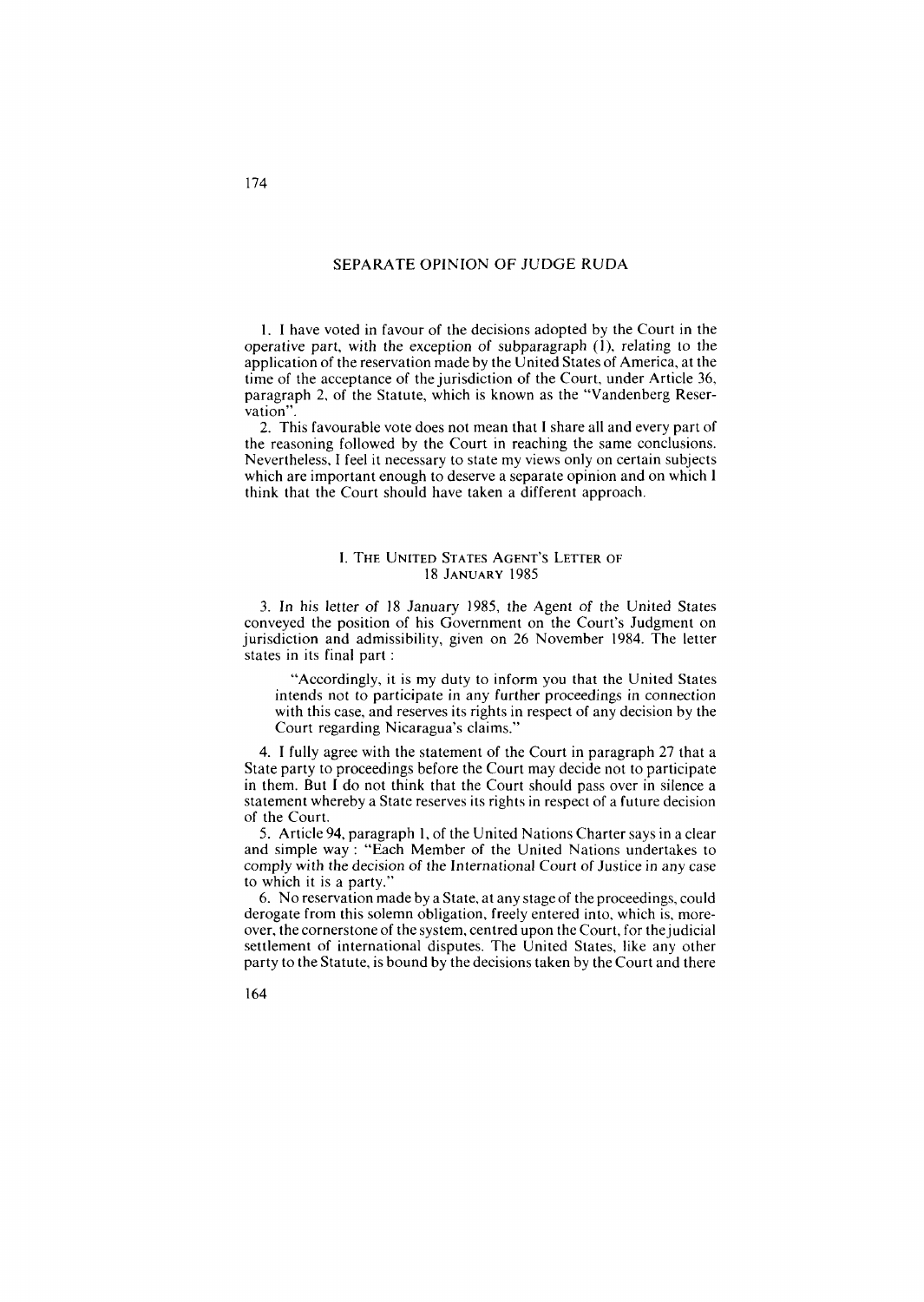another State and to refrain in international relations from the threat or use of force against the territorial integrity or political independence of another State. But here the question to be decided in regard to the plea of the United States is whether the justification of self-defence in the case of assistance to rebels is valid or not under customary international law. My reply, just like the one given by the Court, is in the negative.

12. If, juridically, assistance to rebels cannot, per se, be justified on grounds of self-defence. **1** do not see why the Court feels bound to analyse in detail the facts of the case relating to such assistance. Neither do **1**  perceive the need for entering, in the Judgment, into the questions of the requirements, in the case of collective self-defence. of a request by a State which regards itself as the victim of an armed attack, or a declaration by that State that it has been attacked or of its submission of an immediate report on the rneasure taken in the exercise of this right of selfdefence.

13. From my point of view it would have been sufficient to say, just as the Court does in its conclusions, that even if there was such assistance and flow of arrns, that is not a sufficient excuse for invoking self-defence because, juridically, the concept of "armed attack" does not include assistance to rebels.

14. Therefore, 1 have a different method of approach from that of the Court, even though **1** reach the sarne conclusions.

15. Following the logic of my reasoning, I pass no judgment as to what the Court says on such facts as rnay underlie the claimed justification of collective self-defence. **I** share, however. the findings of fact and law of the Court on the transborder incursions in the territory of Honduras and Costa Rica.

## IV. THE 1956 TREATY OF FRIENDSHIP, COMMERCE AND NAVIGATION

16. **1** voted in the 1984 Judgment, together with anotherjudge, against accepting the 1956 Treaty of Friendship, Commerce and Navigation as a basis for the jurisdiction of the Court to entertain the dispute and 1 have expressed my reasoning in a separate opinion. However, 1 consider that in regard to the present Judgment 1 was obliged to vote on the question whether the United States has acted in breach of this Treaty. The question of jurisdiction and that of the breach of a treaty are of a different juridical nature ; the Court could be incompetent for lack of consent to go into the merits of a dispute, but that does not mean that the States in the controversy might have not violated a rule of international law. Once the Court has established its competence, a judge is bound to decide on the merits of the case, even if he was in the rninority on the question of jurisdiction. Otherwise, in the event that a judge had voted against both sources of